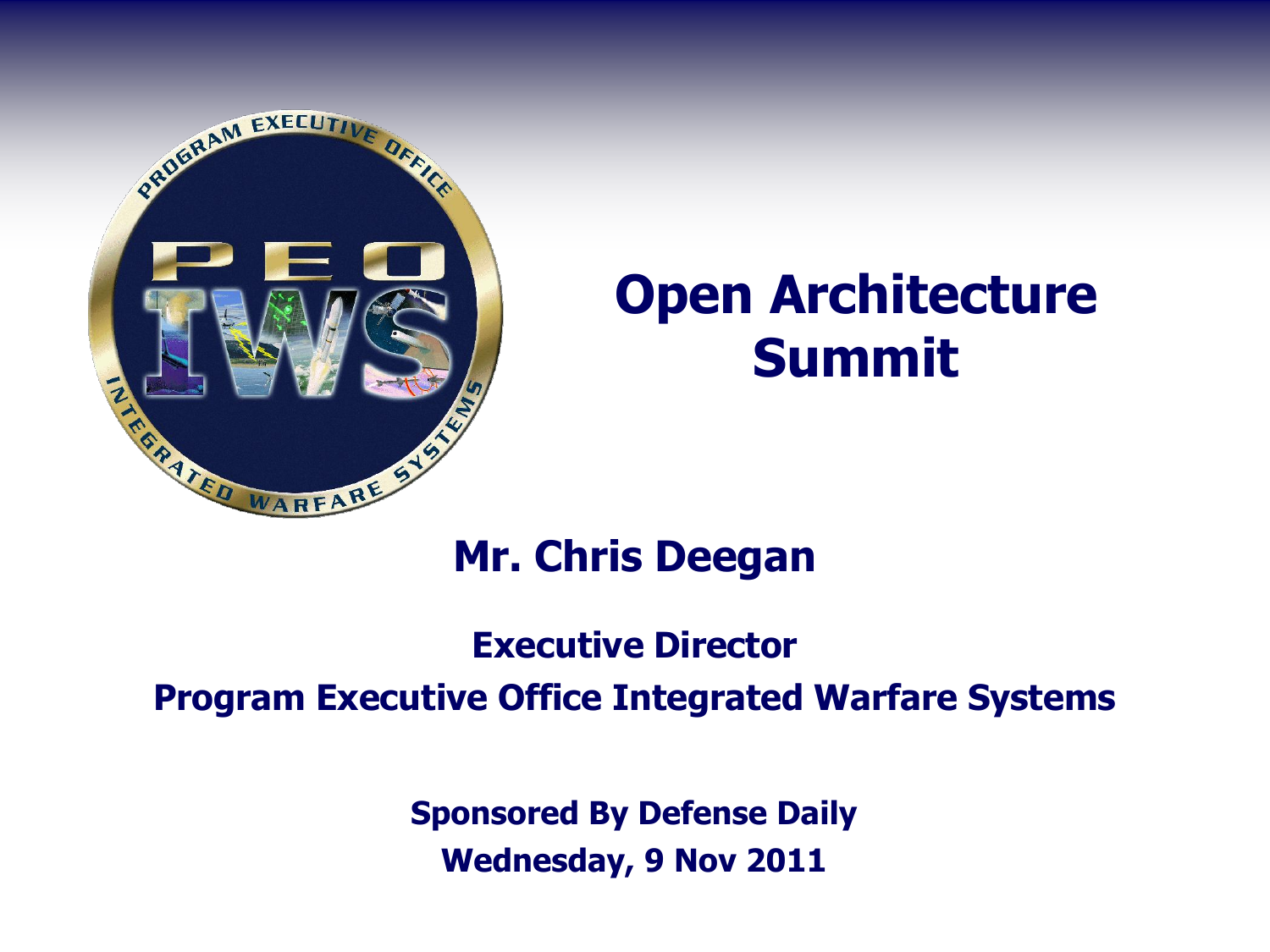

# **Can a qualified third party – Big or Small . . .**

- **add,**
- **modify,**
- **replace,**
- **remove, or**
- **provide support**

**for a component of a system, based on open standards and published interfaces.**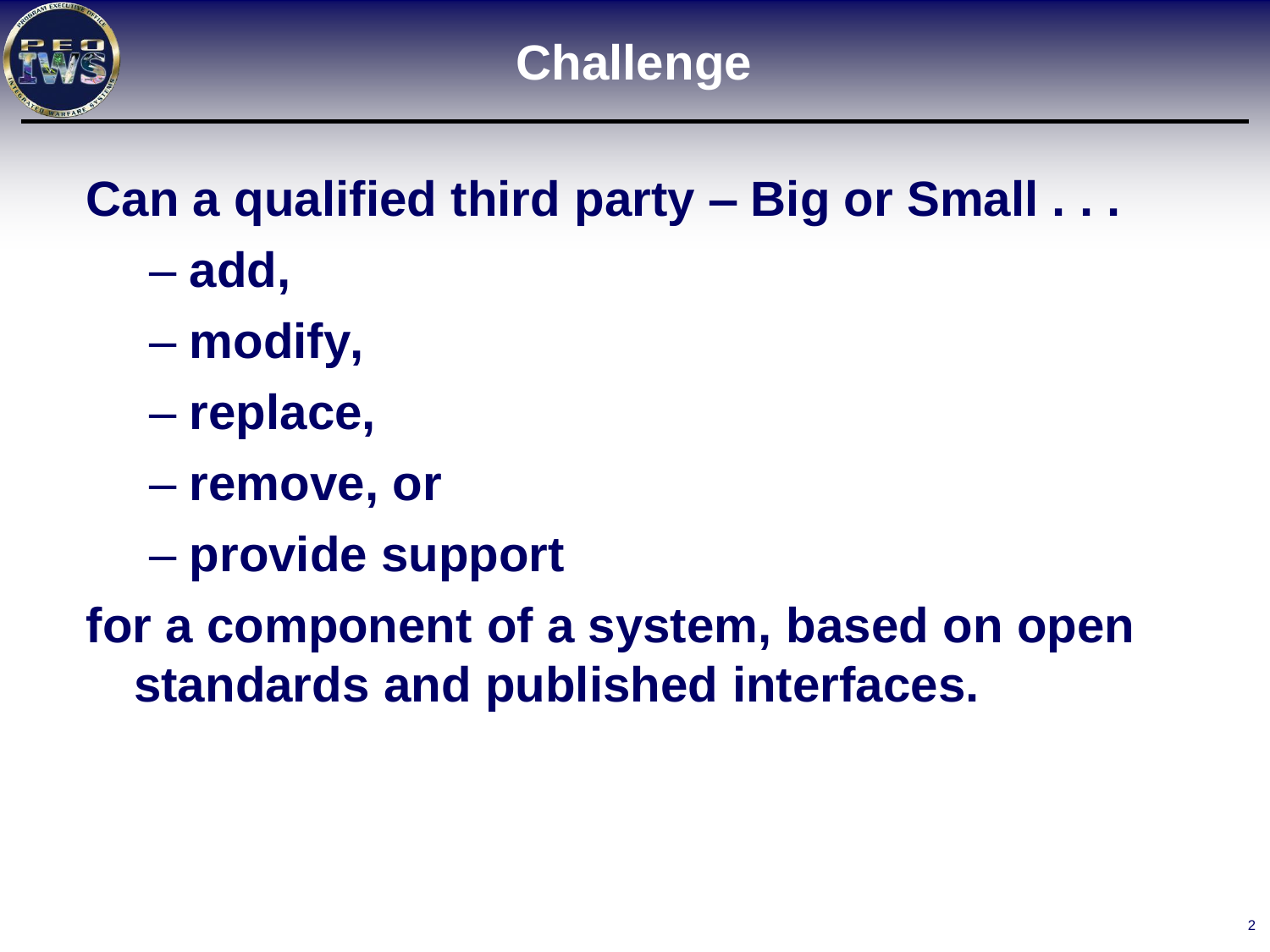

## **Program Executive Officer Integrated Warfare Systems**

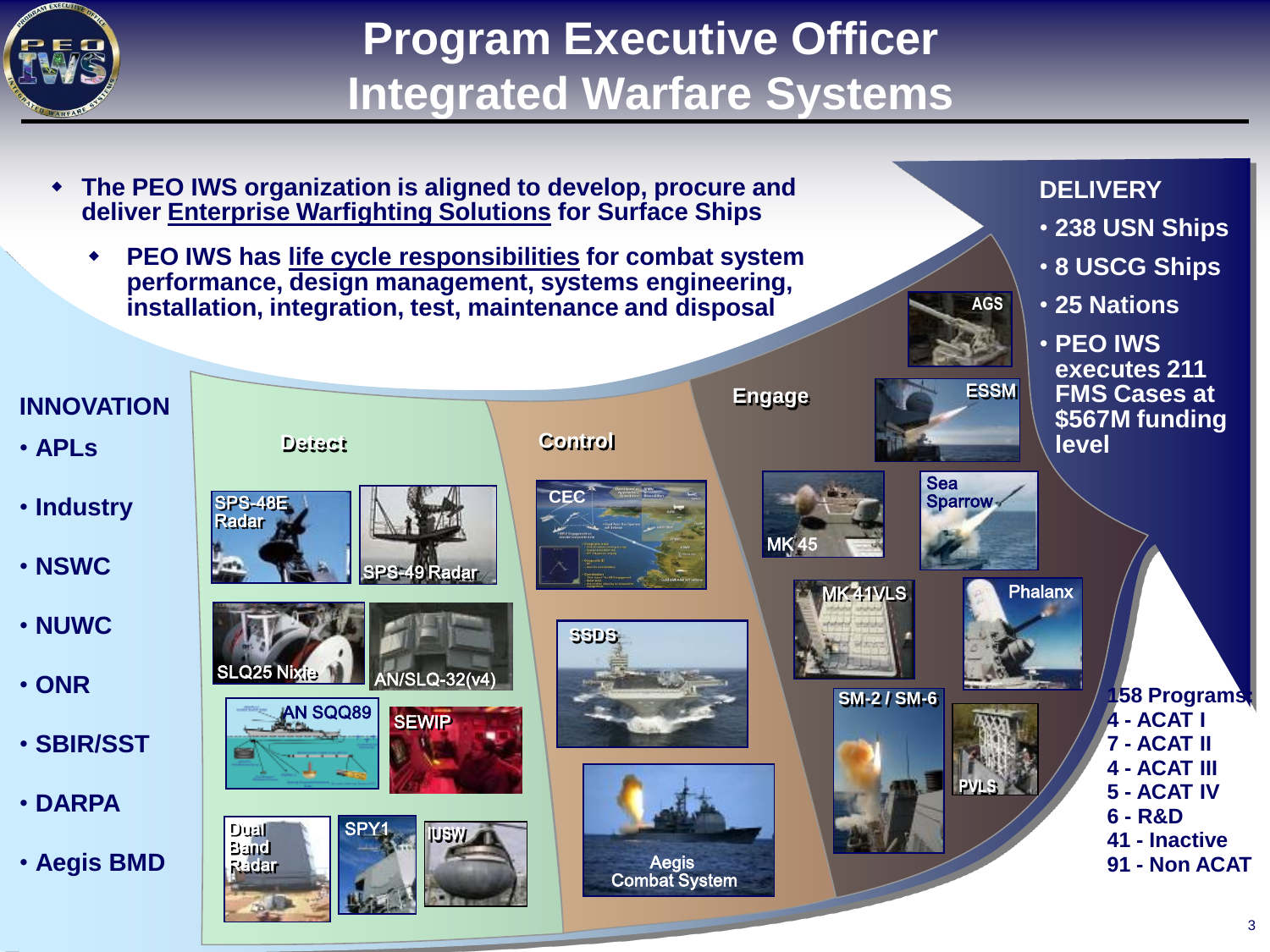

- •*Target Affordability and Control Cost Growth*
- •*Incentivize Productivity and Innovation in Industry*
- •*Promote Real Competition*
- •*Improve Performance in Services Acquisition*

•*Reduce Non-Productive Processes and Bureaucracy*

*Ashton Carter, Under Secretary of Defense for Acquisition, Technology & Logistics, September 14, 2010*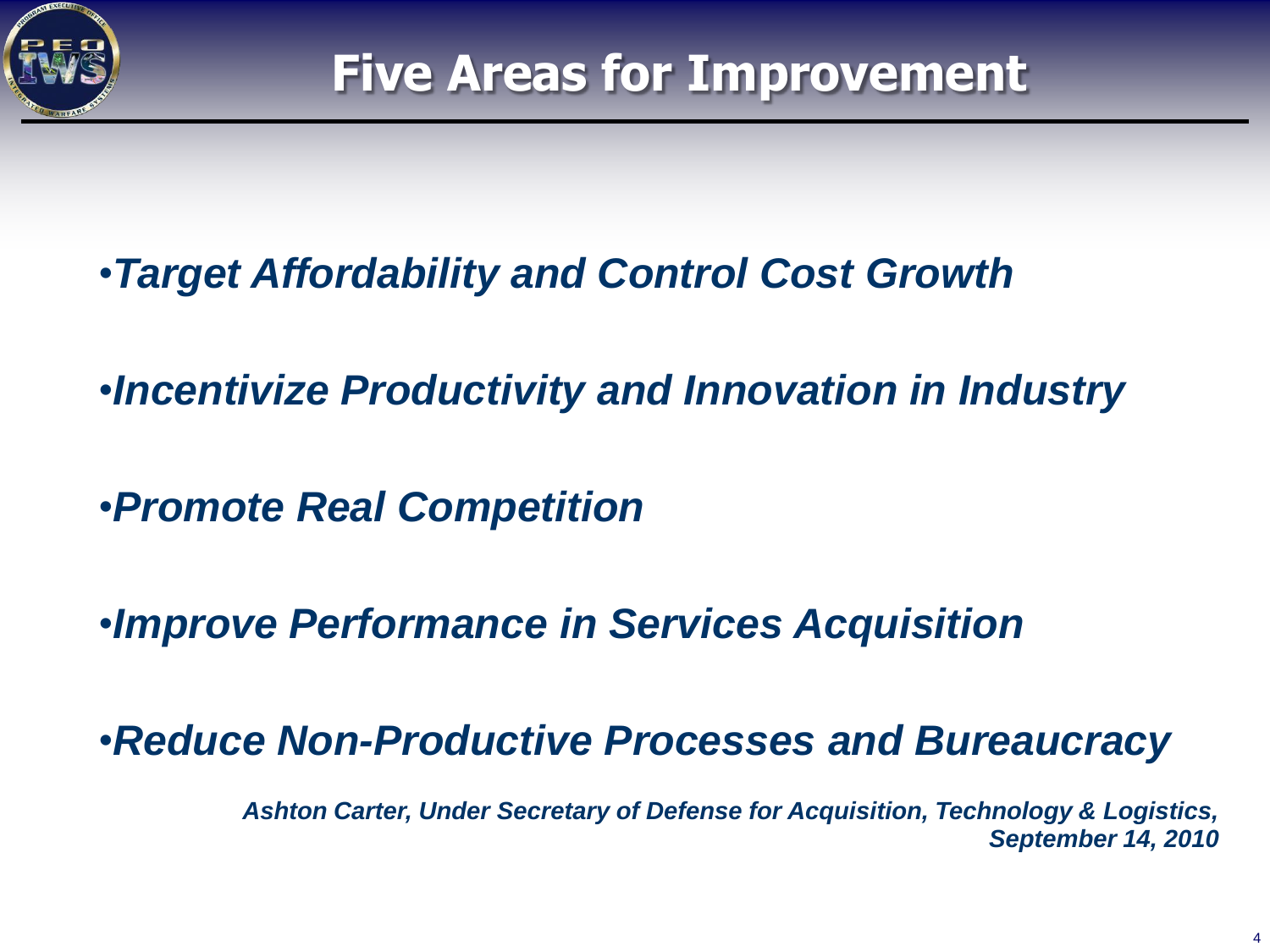

# **Understanding Data Rights**

- **A data rights license comes with delivery**
- **Navy will exercise data rights strategically**
- **Use data rights to escape vendor lock**
- **Proprietary systems will fully disclose interface definitions**

**Better Buying Power: Understanding and Leveraging Intellectual Property Rights in DoD Acquisitions** 



Prepared by the Department of Defense Open Architecture Team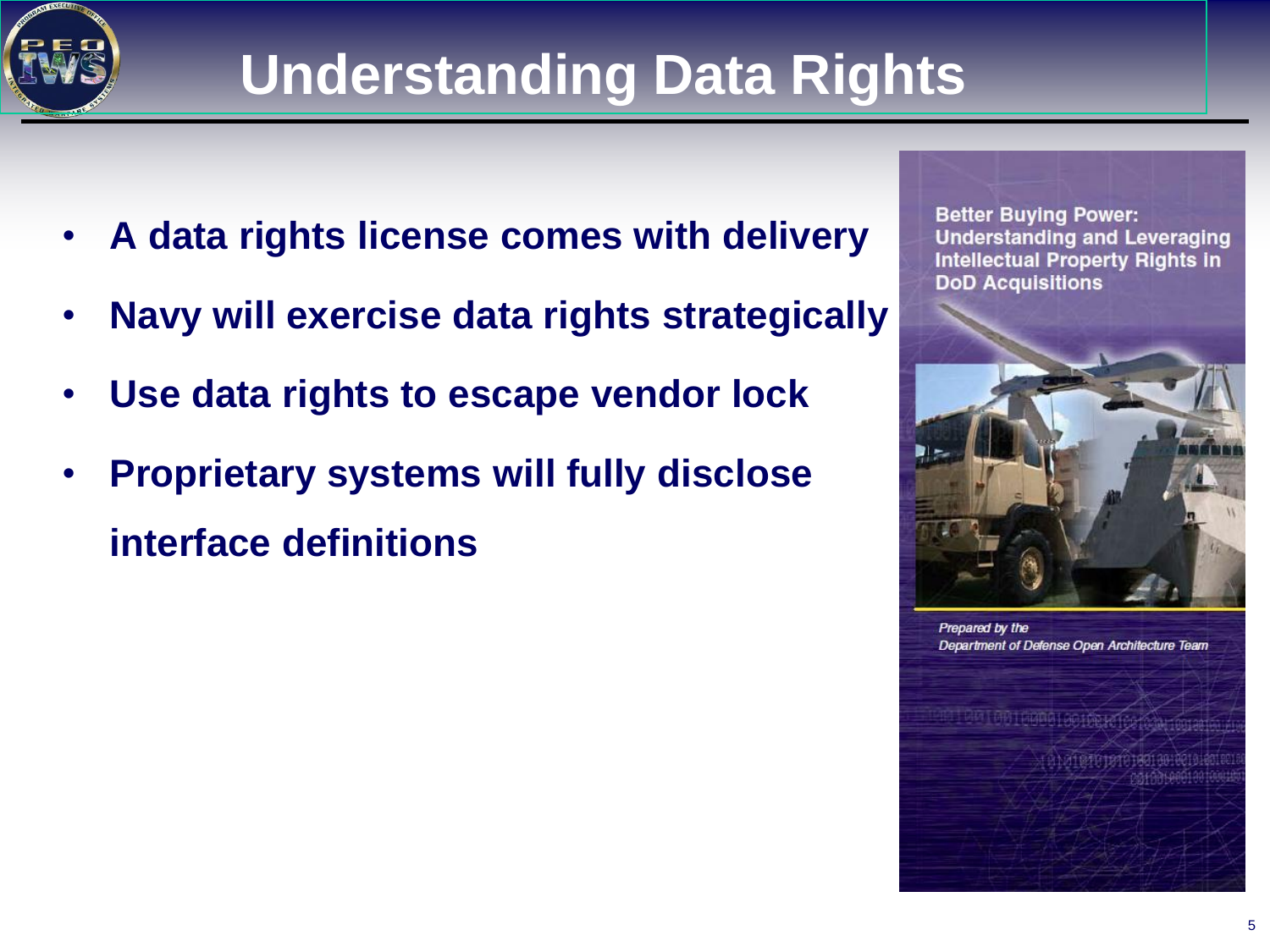

- **Submarine Warfare Federated Tactical Systems (SWFTS) model**
- **Acoustic Rapid COTS Insertion (AR[CI\)](http://www.lmlcsteam.com/?page_id=88&bcpid=57946766001&bclid=57849465001&bctid=641615699001)**
- **Littoral Combat Ship (LCS)**
- **SHARE on Forge.mil**
- **AN/SQQ-89A(V)15 Sonar**
- **NAVAIR Contracts Openness**



- **Mine Warfare Environmental Decision Aids Library (MEDAL)**
- **Maintenance Free Operating Period (MFOP)**
- **Consolidated Afloat Network Enterprise Services (CANES) Early Adopter Installations**
- **USMC Combat Operations Center (COC)**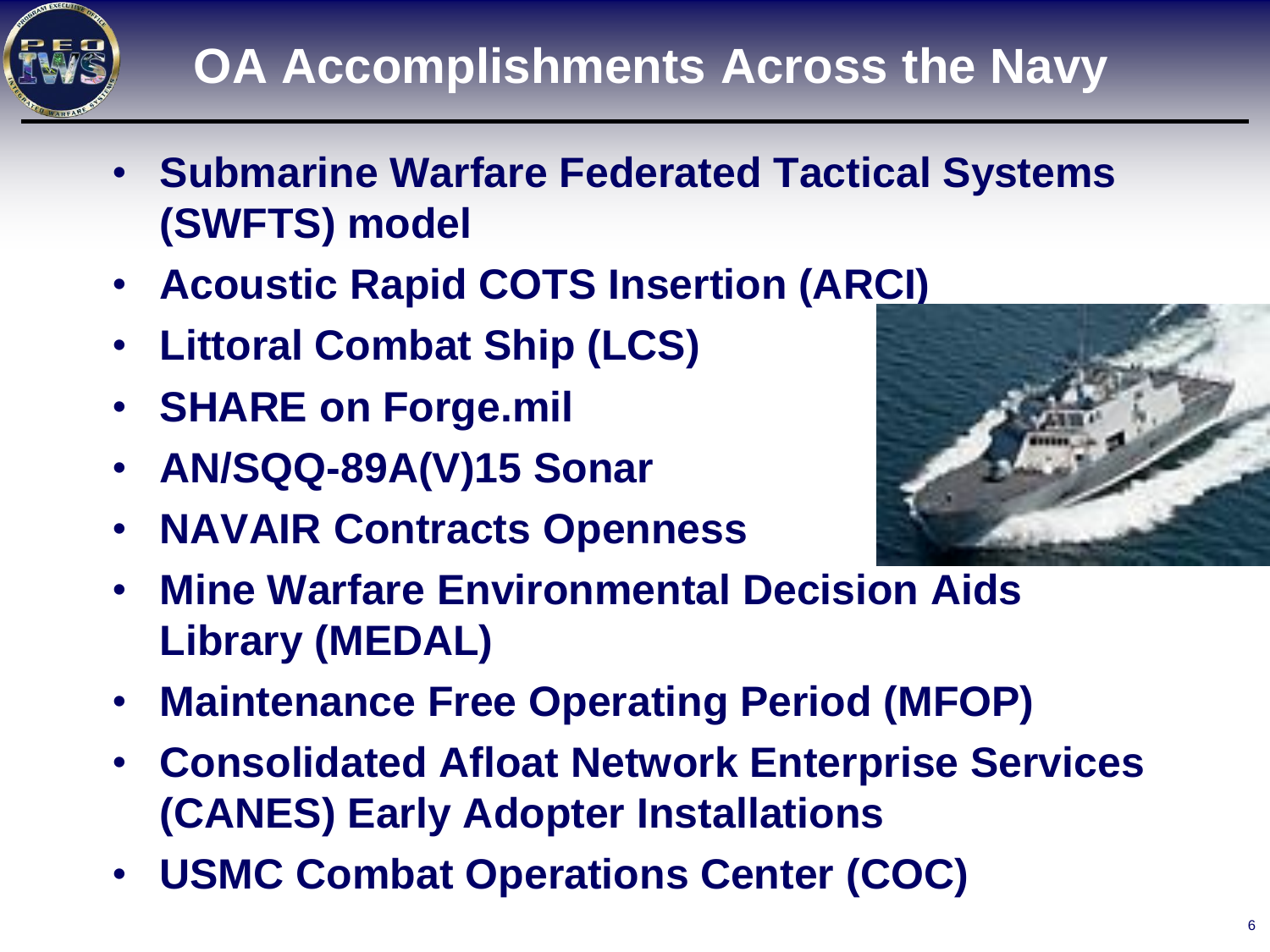

## **History of the** *Contract Guidebook*

- **The** *Naval OA Contract Guidebook for Program Managers*
	- ver. 2.0, Oct 2007
- **USD AT&L endorsed Navy's OA Contract Guidebook**
	- Better Buying Power
- **Lessons learned and best practices from practitioners across DoD's acquisition community.**
	- DoD OA CGB for PMs ver. 1.0, December 2011
- **The OA Contract Guidebook for Program Managers**
	- Billions of dollars in contract awards
	- Compendium of best practices
- **Guidebook utilization tool**
	- Used by IWS successfully *T*





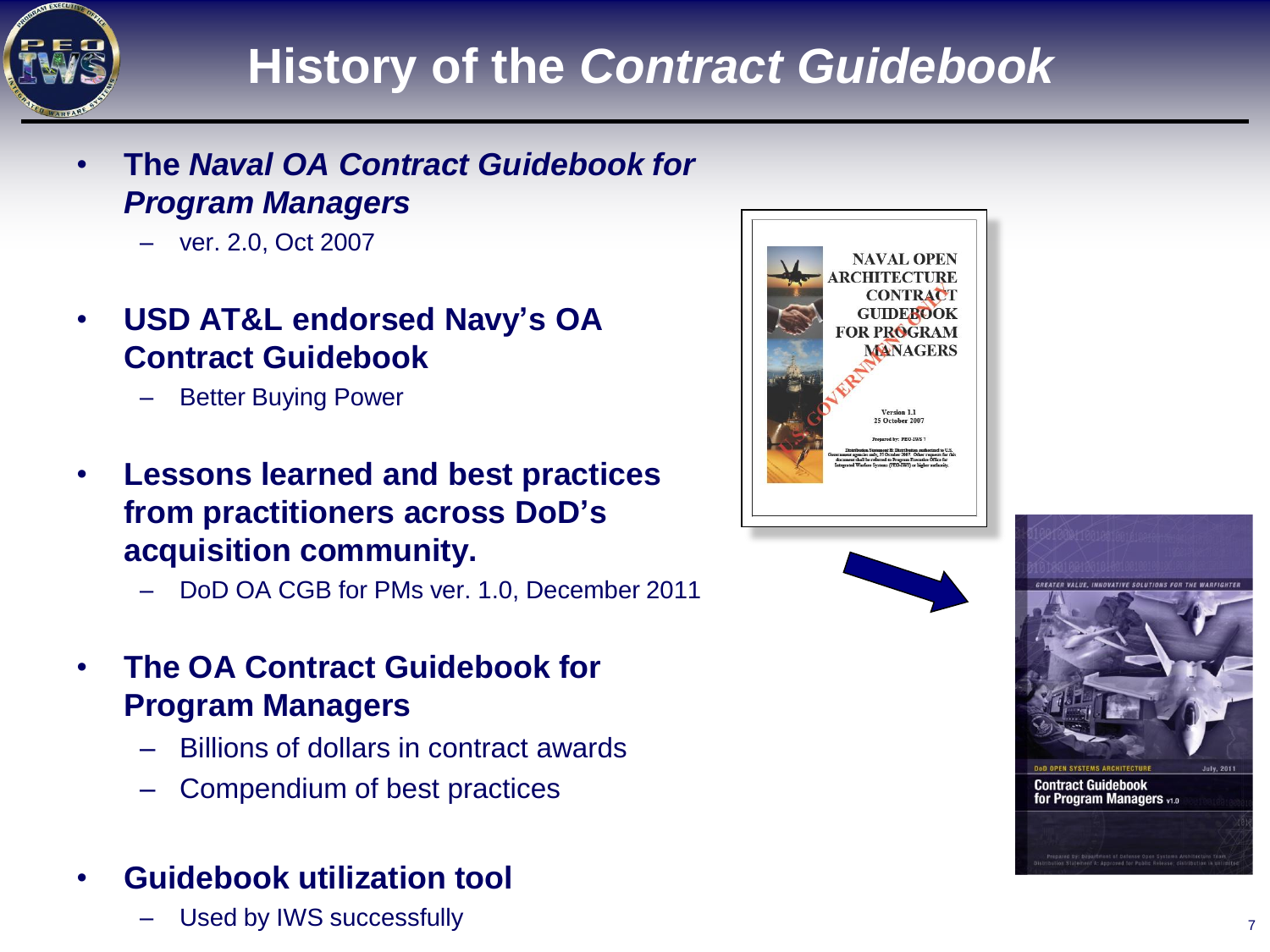

## **System Performance Improvements Through Incremental Development**



*A Proven Process for Rapid Capability Improvement*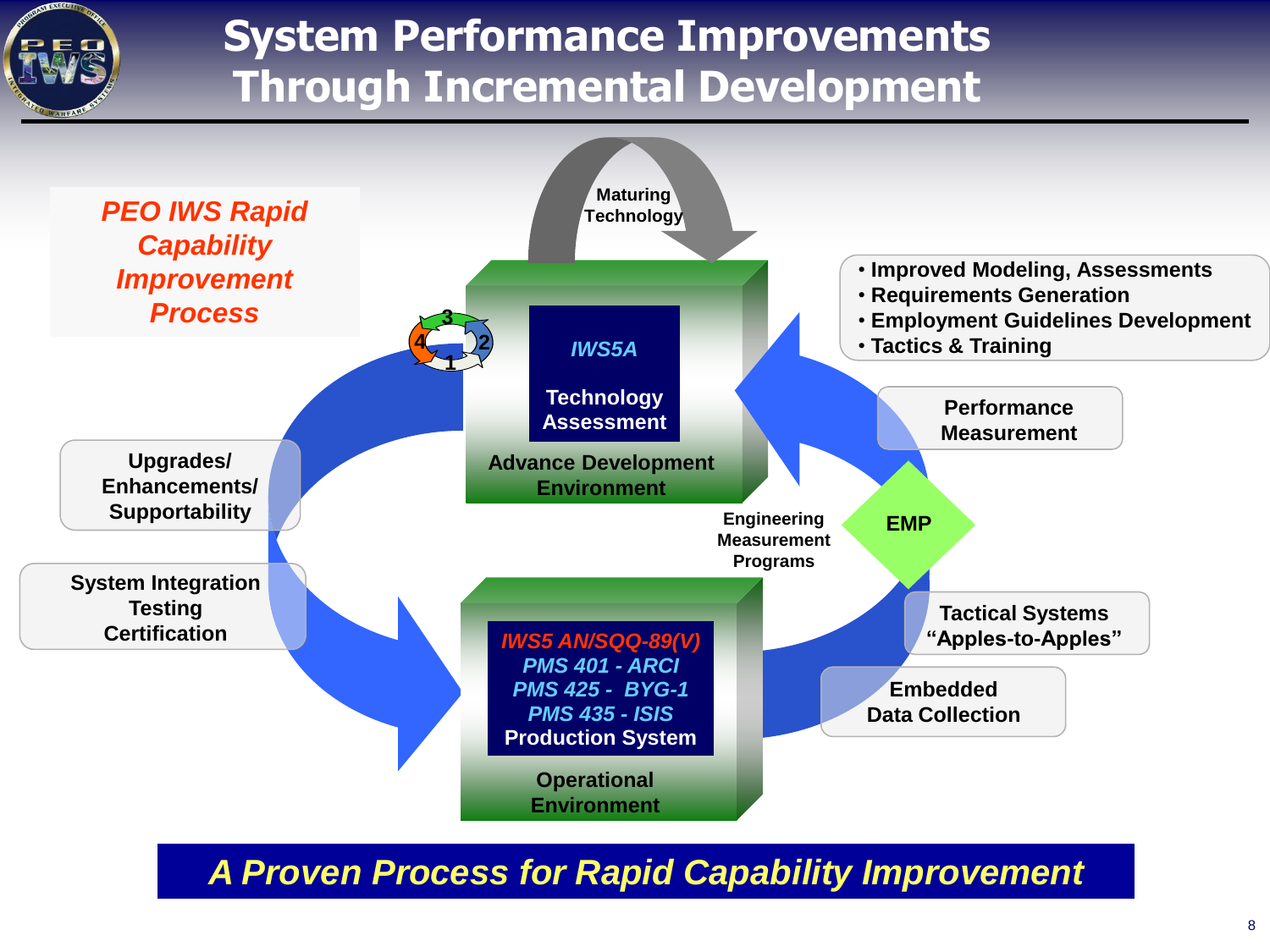

## **USW ACB Business Model**



*ACB's named for year first delivered to the fleet.*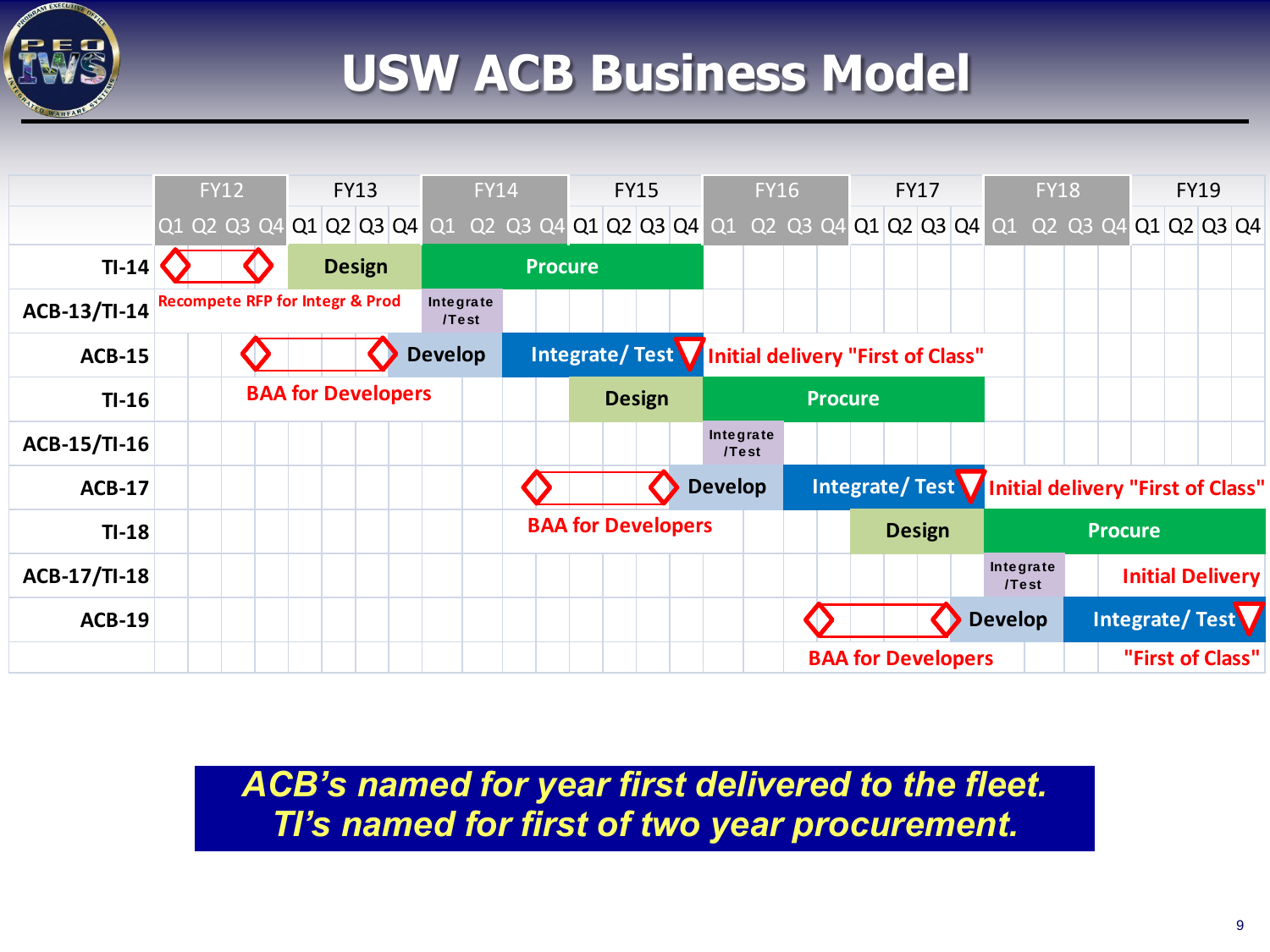

### **Surface Ship USW Combat Systems Legacy to Future Systems Hardware**



*Tech Insertion strategy minimizes Support Costs and improves Training Posture*